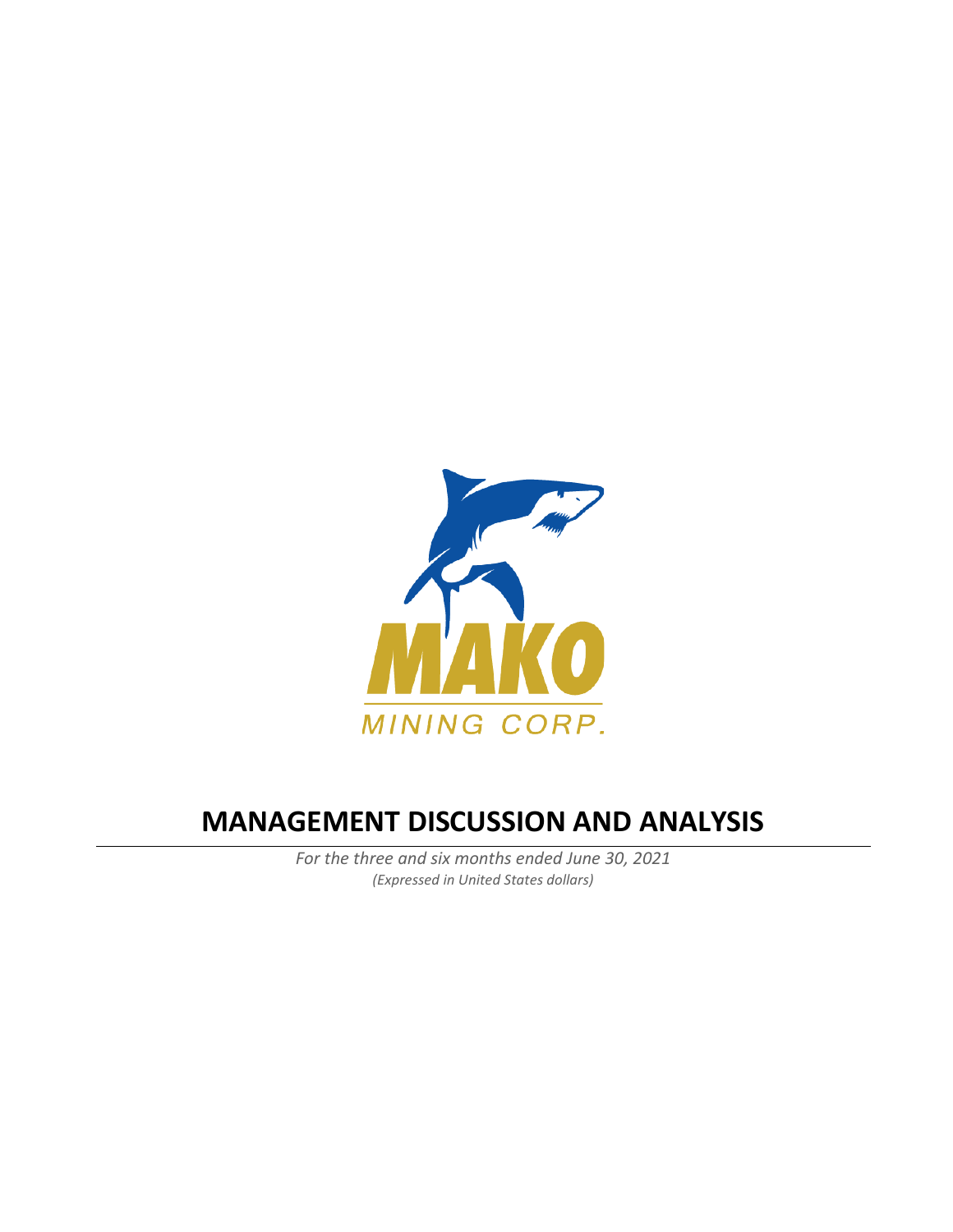

This Management Discussion and Analysis ("MD&A") is intended to help the reader understand Mako Mining Corp. (the "Company" or "Mako"), the operations, financial position, and current and future business environment. This MD&A is intended to supplement and complement Mako's unaudited condensed interim consolidated financial statements for the three and six months ended June 30, 2021, prepared in accordance with International Financial Reporting Standards as issued by the International Accounting Standards ("IFRS") applicable to the preparation of interim financial statements, including International Accounting Standard 34, Interim Financial Reporting.

Additional information regarding Mako, including the risks related to the business and those that are reasonably likely to affect Mako's financial statements in the future, is contained in the continuous disclosure materials, including the most recent audited consolidated financial statements and Management Information Circular for the year ended December 31, 2020, which is available on the Company's website at [www.makominingcorp.com](http://www.makominingcorp.com/) and under the Company's profile on the SEDAR website a[t www.sedar.com.](http://www.sedar.com/)

This MD&A has been prepared as of August 27, 2021. All amounts are expressed in United States (US) dollars, unless otherwise stated.

#### **BUSINESS OVERVIEW**

Mako Mining Corp. was incorporated on April 1, 2004 under the laws of the Yukon Territory and continued into British Columbia under the *British Columbia Corporations Act.* The Company is listed on the TSX Venture Exchange ("TSX-V") under the symbol "MKO". The Company's principal business activities are the development and exploration of its mineral interests in Nicaragua.

The San Albino gold deposit, located within the San Albino-Murra Property, is the Company's development project located in Nueva Segovia, Nicaragua ("San Albino"). It was a historical small-scale underground gold producer, commencing production in the early 1900's and operating on and off until approximately 1940. The Company is currently exploiting the San Albino mine. The development and operation of San Albino is a strategic first step in the establishment of a gold camp in Nicaragua potentially hosting multiple high-grade, open-pit deposits.

The Company will be focusing its operations on further exploration and development of its San Albino deposit. San Albino is anticipated to be a high-margin gold mine. Once in commercial production, projected free cash flow from San Albino is anticipated to fund exploration on Mako's prospective 188 square kilometer ("km") land package in Nicaragua.

In March 2019, the Company ceased mining activities and processed the remaining ounces ("oz.") on the leach pad during 2019 at La Trinidad mine, located in Sinaloa State, Mexico. All of the mining and process plant equipment was moved to the United States and sold, with the exception of the laboratory equipment, which was moved to Nicaragua.

On March 31, 2021, the Company completed the transaction with GR Silver Mining Ltd ("GR Silver") pursuant to which GR Silver acquired 100% of the common shares of Mako's wholly-owned subsidiary, Marlin Gold Mining Ltd ("Marlin"), from the Company. Refer to section *"GR Silver Mining Ltd"*.

#### **HIGHLIGHTS AND SIGNIFICANT SUBSEQUENT EVENTS**

Significant events and operating highlights for the three months ended June 30, 2021 ("Q2-2021"), and up to the date of this MD&A include the following:

● On April 19, 2021, the Company reported grade and tonnage results from mining the first four benches of the San Albino vein at the San Albino Project. The mined benches consisted of four, six-meter benches between 610 and 592 meter ("m") above sea level and contained a total of 7,734 oz. of Au and 12,269 oz. Ag within 13,787 tonnes of diluted vein material grading 17.45 g/t Au and 27.7 g/t Ag. Additionally, 51,169 tonnes of historical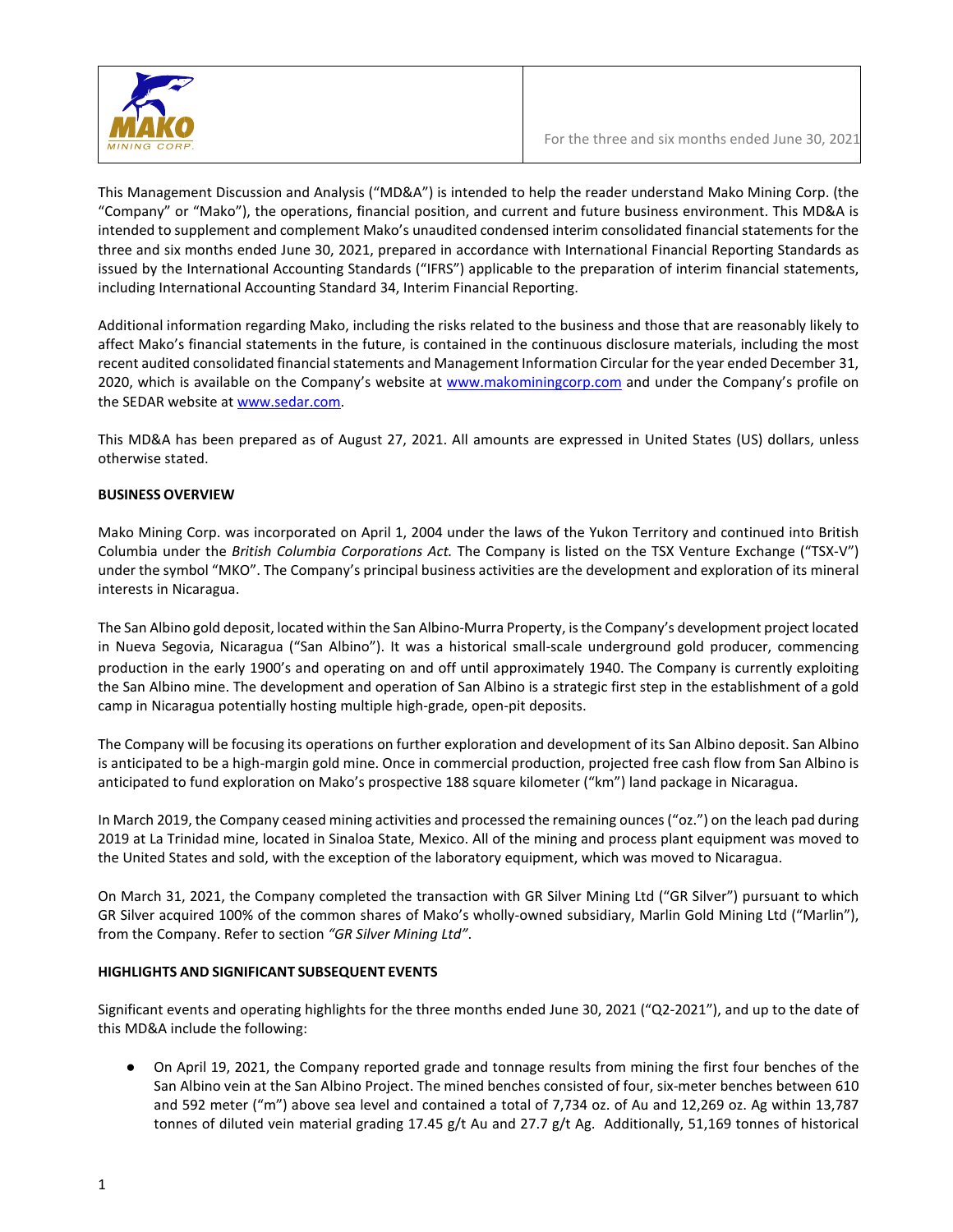

dump material, grading 2.54 g/t Au were also mined from these four benches as well as from areas that did not include the San Albino vein, bringing the total estimated stockpile to over 11,900 oz. of contained gold.

- On May 3, 2021, the Company reported initial results from a reconnaissance exploration program on its recently granted La Segoviana exploration and exploitation concession (the "La Segoviana Concession") (see Company's press release dated April 7, 2020). Initial mapping and sampling have identified at least four prospects within the La Segoviana Concession with high-grade gold values and vein-characteristics similar to those currently being mined at the San Albino Deposit. On May 20, 2021, the Company provided an operating update regarding its San Albino operation, announcing that all components of the processing plant are fully operational, and achieving throughputs above 75% of rated capacity, and current data indicates that gold recoveries will be higher than 90%; the mining operation is proceeding at 982 tonnes per day ("tpd"). The stockpile contains approximately 15,687 ounces of gold.
- On July 13, 2021, the Company declared commercial production effective July 1, 2021, the Company also provided a summary of its production operating results for May and June 2021, which indicated that the plant in San Albino had been fully operational since the beginning of May, and that 3,405 oz. of gold were shipped to the third party refinery in the second quarter.
- On August 9, 2021, the Company provided an operations update and reported that since May 12th, an average of 560 tpd of diluted vein, historical dump material and other mineralized material above cutoff grade have been mined, with a strip ratio of 16.3. The stockpile is now approximately 121,167 tonnes with a total of 10,898 ounces of gold. Since May 12, 2021, 9,116 ounces of gold have been recovered and 6,390 ounces of gold have been shipped.
- On August 18, 2021, the Company provided a regional exploration update, which included further confirmation of up to 850 m of strike potential at Las Conchitas and multiple high-grade channel samples across four prospects at La Segoviana yielding grades of up to 82.5 g/t gold over 1.0 m.
- On August 27, 2021, the Company entered into a loan agreement with Sailfish pursuant to which Sailfish will provide an \$8 million unsecured gold-linked term loan to the Company (the "Sailfish Loan"). The proceeds of the Sailfish Loan will be used by the Company to refinance existing short-term debt, specifically, the repayment of all outstanding principal and accrued interest owing on the Nebari Loan and the repayment of a portion of the principal owing on the Wexford Loan.

# **COVID-19 ESTIMATION UNCERTAINTY**

In March 2020, the World Health Organization declared a global pandemic related to COVID-19. The current and expected impacts on global commerce are anticipated to be far reaching. To date there has been significant volatility in stock, commodity and foreign exchange markets and the global movement of people and some goods has become restricted. While the Company continues to operate its business, there is significant ongoing uncertainty surrounding COVID-19 and the extent and duration of the impacts that it may have on future production, future cash flows in 2021, estimates regarding deferred income taxes and valuation allowances and on global financial markets. The impact of COVID-19 on the global economic and political environment, and the local jurisdictions in which the Company operates, could result in changes to the way the Company runs its mine. These changes could result in revenues or costs being different from the Company's expectations. This impact could be material. The current impact of COVID-19 on the Company has been the delay in the commencement of production.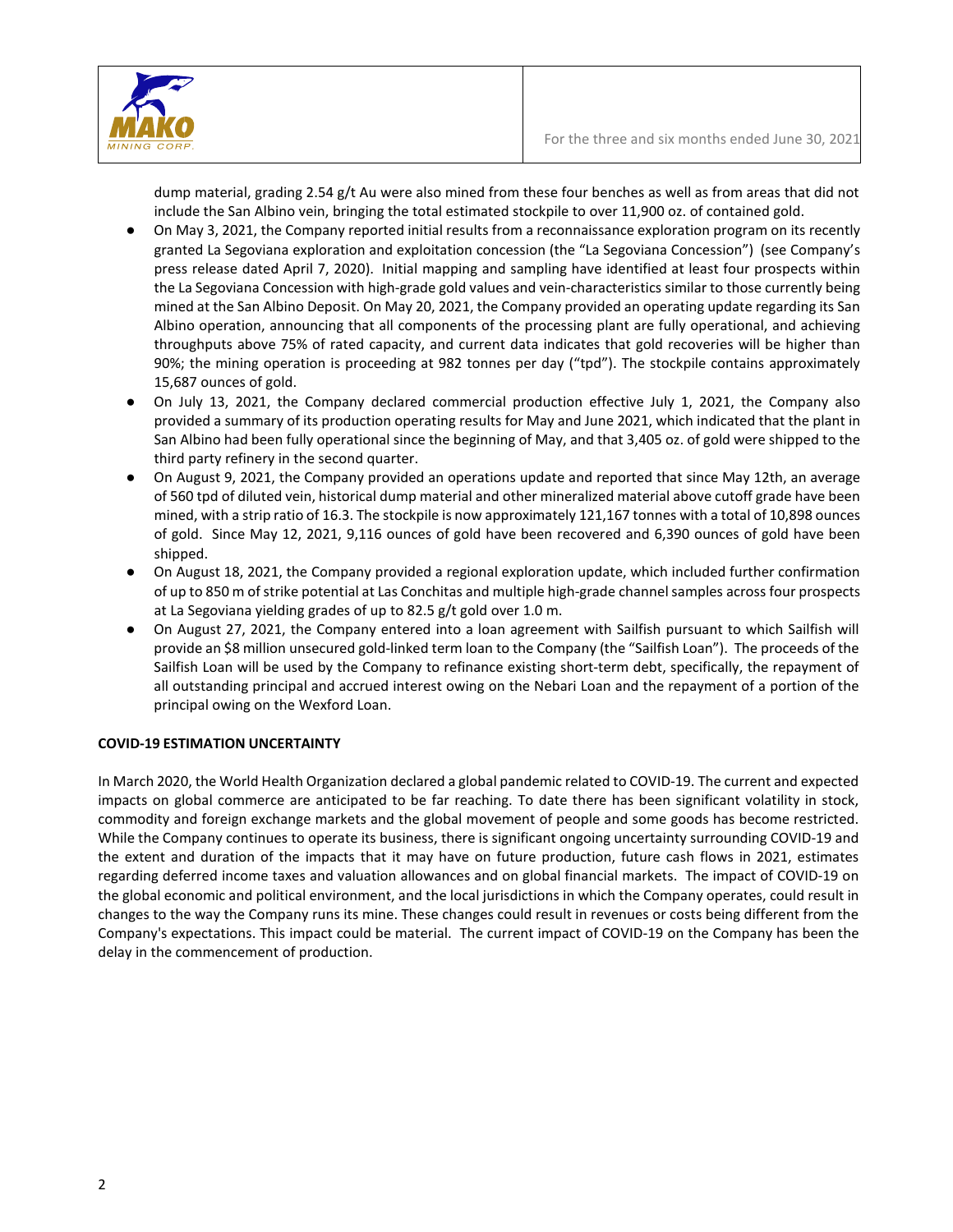

|                                                   | Three months ended |               |        | Six months ended |                                 |         |
|---------------------------------------------------|--------------------|---------------|--------|------------------|---------------------------------|---------|
| Financial Performance (in \$000's)                | June 30, 2021      | June 30, 2020 | Change | June 30, 2021    | June 30, 2020                   | Change  |
| Revenue                                           |                    | 52            | (52)   |                  | 552                             | (552)   |
| (Loss) / income for the period                    | (2,290)            | (6,098)       | 3,808  | 5,325            | (2,796)                         | 8,121   |
| Operating cash outflow before changes in non-cash |                    |               |        |                  |                                 |         |
| working capital                                   | (1,757)            | (2,396)       | 639    | (5, 795)         | (4,756)                         | (1,039) |
| Net cash used in operating activities             | (1, 332)           | (3,084)       | 1,752  | (4,801)          | (4, 879)                        | 78      |
|                                                   |                    |               |        | As at            | As at                           |         |
| Financial Condition (in \$000's)                  |                    |               |        |                  | June 30, 2021 December 31, 2020 | Change  |
| Cash and cash equivalents                         |                    |               |        | 1,777            | 2,633                           | (856)   |

| CONTRAIN CONTRACTOR                    | 1.111    | ددں,∠     | וטכסו   |
|----------------------------------------|----------|-----------|---------|
| Working capital deficit <sup>(i)</sup> | (18.865) | (13, 169) | (5,696) |
| Total assets                           | 59.431   | 49.429    | 10,002  |
| Equity                                 | 21.578   | 16.910    | 4,668   |

*(i) Working capital calculated as current assets less current liabilities.*

#### **EXPLORATION AND DEVELOPMENT UPDATE**

The Company holds 100% of four mineral concessions in Nueva Segovia, Nicaragua for a total land package of approximately 18,817 hectares (188 km<sup>2</sup>).

#### **San Albino Property, Nueva Segovia, Nicaragua**

The San Albino gold deposit, located within the San Albino-Murra Property, is the Company's development project located in Nueva Segovia, Nicaragua. It was a historical small-scale underground gold producer, commencing production in the early 1900's and operating on and off until approximately 1940. The Company is exploiting San Albino, with first gold poured at the end of the first quarter of 2021 with pre-commercial production sales commencing in May 2021, and commercial production declared as at July  $1<sup>st</sup>$  2021.

On August 24, 2020, the Nicaraguan Ministry of Environmental and Natural Resources ("MARENA") has amended the environmental permit granted to the Company in 2017 (see press release dated September 12, 2017) to allow for the processing of up to 1,000 tpd at the San Albino-Murra Property. The amendment is initially effective for a period of five years and can be renewed indefinitely so long as the Company complies with the conditions set forth by MARENA. All other provisions contained in the environmental permit granted in 2017 remain in force and are fully applicable apart from the increased throughput from 500 tpd to 1,000 tpd; total capacity of the two mills on site is 1,000 tpd.

Pre-development work commenced in May 2019 at the San Albino Property, with the objectives of testing the outer boundaries of the starter pits (West and Central Pits); confirming gold mineralization within historic mine dumps; improving the understanding of structural controls; verifying the geometry, grade and thickness of the mineralized zones; providing detailed grade control information; and affirming the continuity and grade of the "in-pit" resources.

On October 19, 2020, the Company reported the results of an updated mineral resource estimate (*Technical Report and Estimate of Mineral Resources* for The San Albino Project, Nueva Segovia, Nicaragua), which confirmed San Albino's rank among the highest-grade open pit gold projects in the world. In addition, Mine Development Associates, A division of RESPEC ("MDA"), led by Principal Geologist Steve Ristorcelli, has conservatively reflected the selective open pit mining methods presently being utilized at San Albino, such that management has confidence that the fully diluted open pit grade of 9.54g/t gold ("Au") in the Measured and Indicated categories can be met or exceeded when mined. When the MDA Resource was released, it was stated that San Albino was open along strike and down dip. As is the case with many areas of San Albino, the SW Zone required additional drilling to better understand the geology before delineating a mineral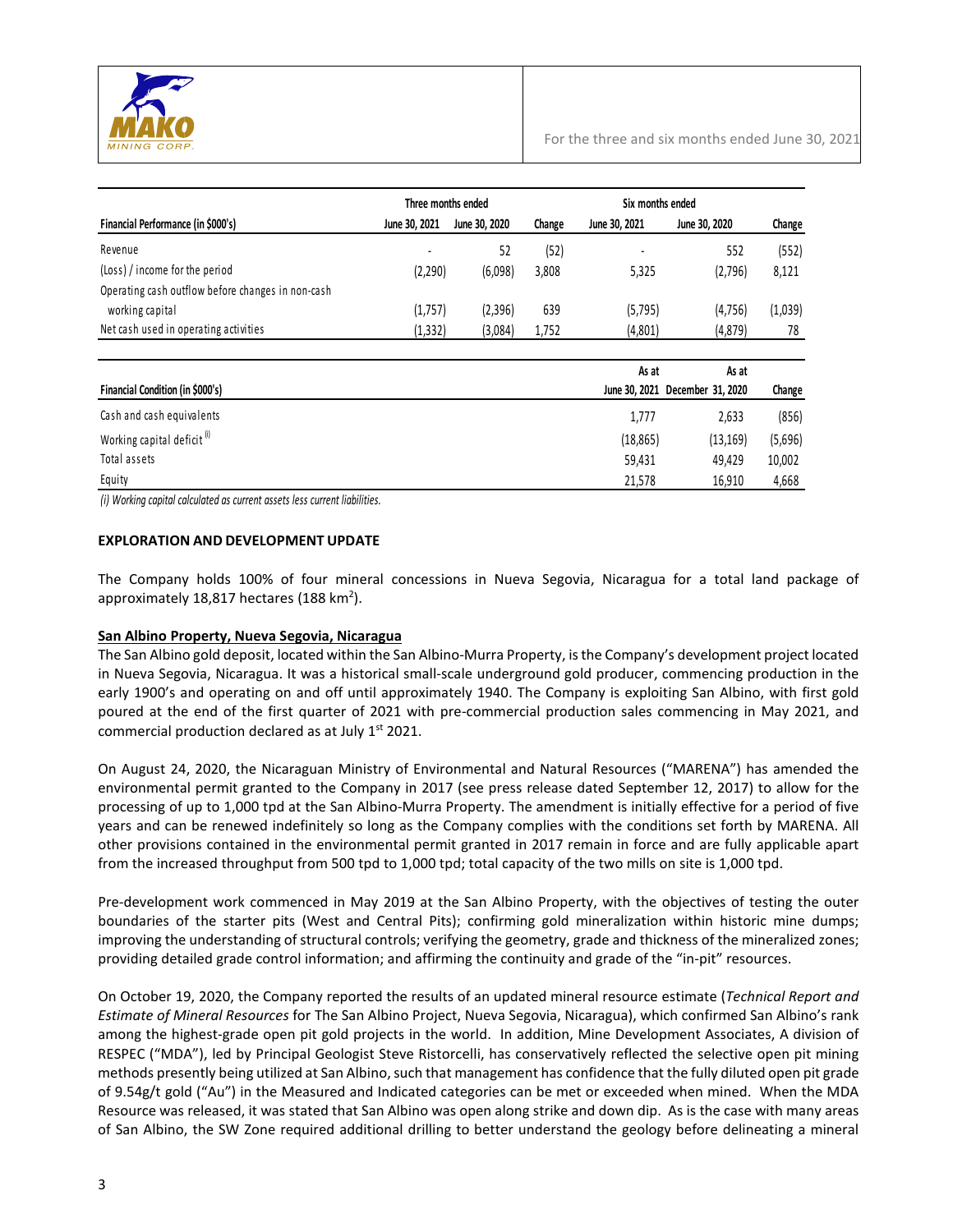

resource; on March 16, 2020, the Company announced results that confirmed the existence of near surface high-grade gold, which the Company expects to convert to mineral resources as the San Albino drilling program advances.

During November 2020, two hurricanes went through Nicaragua that had minimal impact on the Company's operations.

On the exploration front, there are two active exploration drill rigs. During the three months ended June 30, 2021, 2,510m were drilled in the Las Conchitas Area and 2,860m in the San Albino Deposit. Available results have been news released.

On February 1, 2021, the crushing circuit, grinding circuit and gravity circuit were operational at San Albino. Gravity concentrates were being produced, and a small amount of gold has been recovered. The carbon-in-leach ("CIL") tanks were full, cyanide and other consumables were being delivered to site, and gold was being extracted from the CIL circuit to supplement the gold being recovered from the gravity circuit.

On May 20, 2021, the Company announced that all components of the processing plant were fully operational achieving throughputs above 75% during this start-up phase; at the same time mining operations continued at 982 tons per day.

Subsequently, on July 13, 2021 the Company provided pre-commercial production operating results for May and June 2021 and declared commercial production effective July 1, 2021; the Company indicated that the plant has been averaging 456 tpd at 71% availability, and has been exclusively processing high-grade material with an average grade of 12.52 grams per tonne.As a result 3,506 ounces of gold have been shipped as of June 30<sup>th</sup> 2021. The high-grade San Albino Property is the first newly permitted commercial gold processing operation in the country in more than 40 years.

#### **Las Conchitas Area**

Las Conchitas is situated between two past-producers, the San Albino Mine and the El Golfo Mine. It lies only 2 km south of the mine site for the San Albino Property.

As with the San Albino deposit, the conceptual model for the Las Conchitas mineralization consists of multiple parallel quartz veins that dip gently to the northwest, associated with extensive shear and fault systems which represent possible feeders for mineralized fluids and a favourable environment for precious metal deposition. These characteristics are consistent with the model for orogenic gold-bearing veins, which can extend to depths in excess of a km. Drilling at Las Conchitas has confirmed down-dip continuity of highly mineralized zones identified by trenching. Gold mineralization is not restricted solely to quartz veins, but also occurs in the host rock (phyllite/schist) containing quartz veinlets.

Considerable progress has been made on resource definition drilling at Las Conchitas. Since 2019, 27,963 m have been drilled on the property. The Company's goal is to produce a maiden resource at Las Conchitas in 2022.

#### **El Jicaro Concession**

El Jicaro encompasses the southwest extension of the mineralized structures identified on the Corona de Oro Gold Belt. It covers an area of 5,071 ha (51 km<sup>2</sup>). Several good exploration targets have been outlined there. The mapping and prospecting programs completed to date have defined four parallel zones of mineralization.

#### **Potrerillos Concession**

In December 2019, the Company purchased the Potrerillos exploration and exploitation concession ("Potrerillos Concession") formerly owned by a subsidiary of Condor Gold Plc ("Condor"). The Potrerillos Concession comprises 12 km<sup>2</sup> of subsurface mineral rights and is contiguous to and along strike from the San Albino gold project. The Potrerillos Concession is valid until December 2031 with the ability to renew for an additional 25 years by the Company.

The property was explored by Condor between 2007 and 2009, with a number of channel samples taken on trenches and former mine adits. Recent drilling at San Albino indicates that the Potrerillos mineralization is an extension of the San Albino deposit. The Company plans to begin exploration work to evaluate its ability to expand San Albino, unless constrained by finances or COVID-19.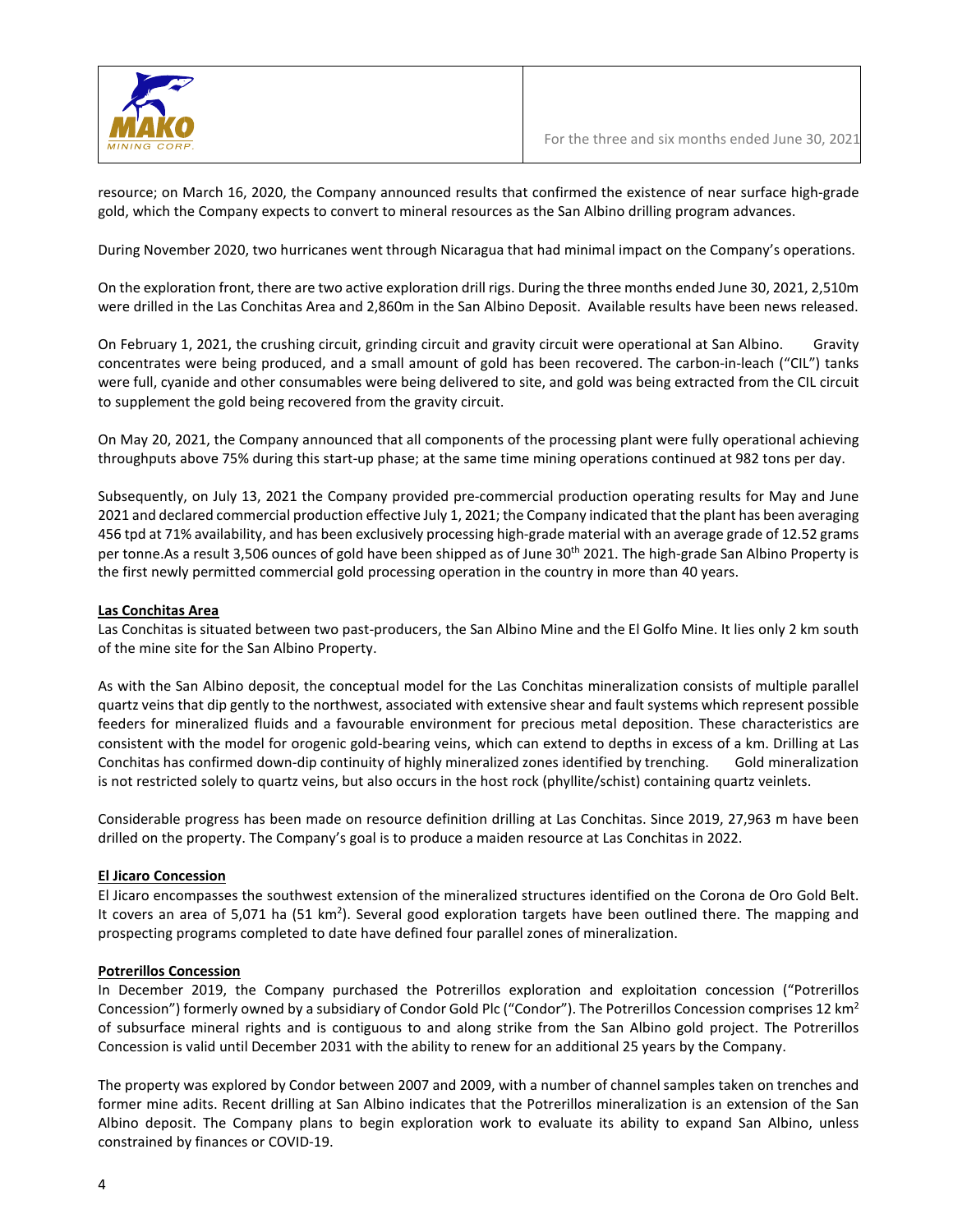

#### **La Segoviana Concession**

On April 7, 2020, the Company announced that its wholly-owned Nicaraguan subsidiary, Nicoz Resources, S.A., was granted a new concession by Nicaraguan Ministry of Mines and Energy ("MEM"). The new concession, called La Segoviana, covers an area of 3,845.80 ha (approximately 38.5 km<sup>2</sup>) and is contiguous to the north and northwest of the Company's San Albino-Murra concession in Nueva Segovia, Nicaragua. The La Segoviana concession allows for both exploration and exploitation and is valid for a period of 25 years, until March 12, 2045.

On May 3, 2021, the Company reported initial results from a reconnaissance exploration program. The initial mapping and sampling have identified four prospects within La Segoviana concession. A total of 35 channel samples were collected with 23 samples representing the in-situ vein and 12 samples representing dump material. The assays range in value from 0.02 to 43.5 g/t Au, with 12 samples reporting over 10 g/t Au and 15 samples reporting 1-10 g/t Au.

#### *For details on all previously-reported drill results, please see the Company's filings on SEDAR.*

# **TREND ANALYSIS**

# **Summary of Quarterly Results**

|                                            |                          | 2021      |           | 2020                     | Eight months ended<br>Dec 31, 2019 |                          |          |          |
|--------------------------------------------|--------------------------|-----------|-----------|--------------------------|------------------------------------|--------------------------|----------|----------|
| (in \$000's)                               | Apr - Jun                | Jan - Mar | Oct - Dec | Jul-Sept                 | Apr-Jun                            | Jan-Mar                  | Nov-Dec  | Aug-Oct  |
| Revenue                                    |                          |           | 413       | 433                      | 52                                 | 500                      | 532      | 1,855    |
| Cost of sales                              |                          |           | (85)      | (2)                      | (82)                               | (501)                    | (7,093)  | (2,484)  |
| Gross profit (loss)                        | $\overline{\phantom{a}}$ | ٠         | 328       | 431                      | (30)                               | (1)                      | (6, 561) | (629)    |
| E&E expenses                               | (401)                    | (879)     | (131)     | (1,265)                  | (1,526)                            | (2,305)                  | (700)    | (794)    |
| G&A expenses                               | (1, 444)                 | (2, 294)  | (1,036)   | (1, 498)                 | (1,666)                            | (1, 120)                 | (704)    | (1, 478) |
| Other income (expenses)                    | (357)                    | 10,789    | (3,656)   | (2,459)                  | (2,876)                            | 6,729                    | 160      | 4,456    |
| Income taxes                               | (89)                     | ٠         | (48)      | $\overline{\phantom{a}}$ | ۰                                  | $\overline{\phantom{a}}$ | (68)     | ٠        |
| Net income (loss)                          | (2, 290)                 | 7,615     | (4, 543)  | (4, 791)                 | (6,098)                            | 3,303                    | (7, 873) | 1,555    |
| Basic & diluted income (loss)<br>per share | (0.00)                   | 0.01      | (0.01)    | (0.01)                   | (0.01)                             | 0.01                     | (0.01)   | 0.00     |

*The sum of the quarters may not equal the annual results due to rounding.*

The Company changed its year end from April 30 to December 31, beginning with December 31, 2019.

During the eight months ended December 31, 2019, mining operations at the La Trinidad Mine in Mexico were wound up. The Company ceased mining activities at the La Trinidad Mine in March 2019 but continued to process the remaining oz. on the leach pad through to the end of 2019. A small amount of gold dore inventory remained at December 31, 2019, and was sold during the first quarter of 2020. The last of the La Trinidad Mine gold dore inventory was sold during Q2 2020. The Company sold gold in carbon at the La Trinidad Mine and realized revenues of \$0.9 million during FY 2020. As a result, there was a trend of decreasing revenue and cost of sales over the four quarters in 2020 compared to the eight months ended December 31, 2019.

On March 31, 2021, the Company completed the sale of the Marlin Group to GR Silver and recorded a gain on disposal of \$12 million.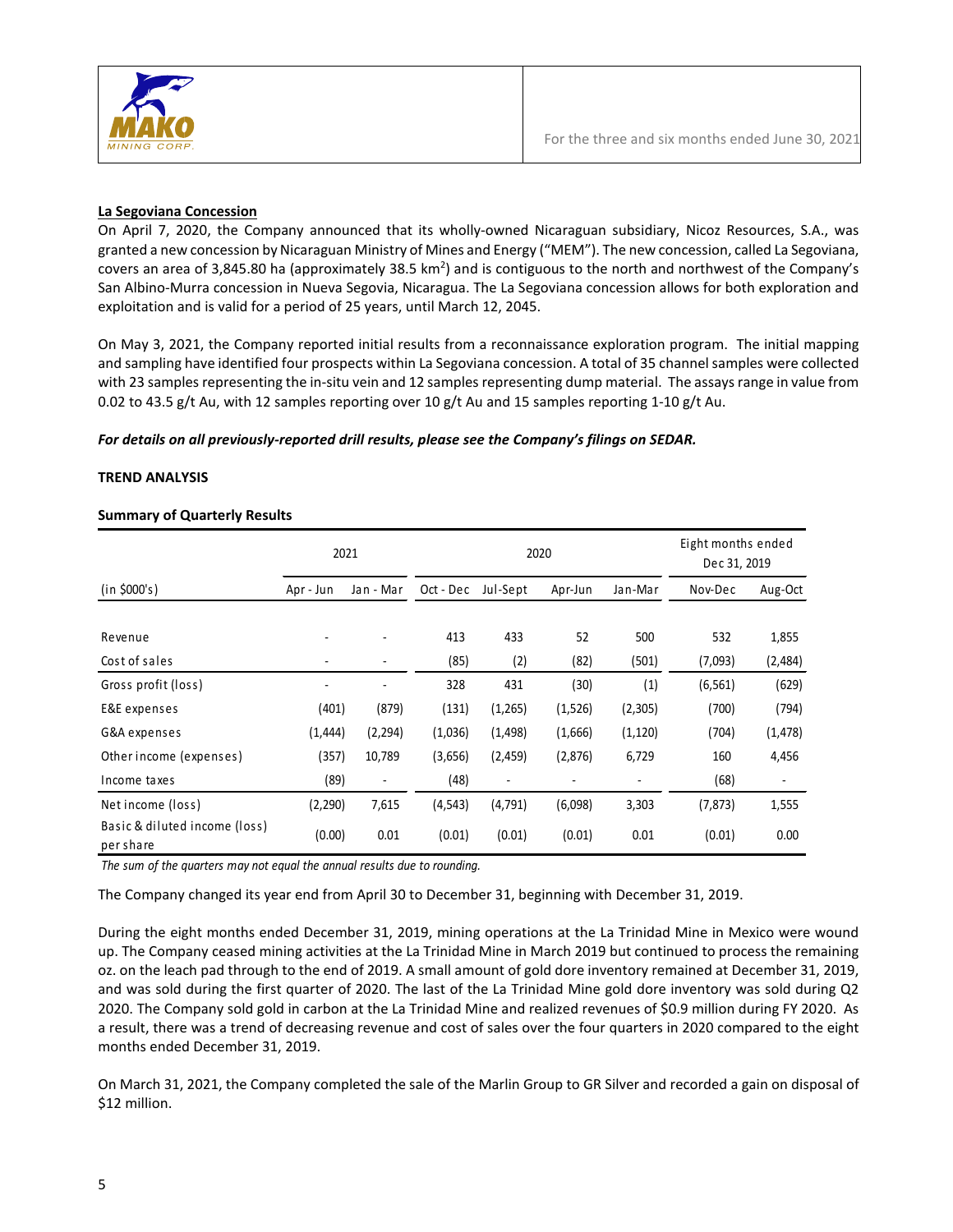

In October 2019, the Company entered into a settlement agreement with the Company's mining contractor in Mexico. The Company had an outstanding liability of \$11.3 million with the two parties agreeing to settle the balance of the liability for \$6 million. The gain on settlement of the mining contractor accounts payable was \$4.8 million. The gain on settlement was disclosed as part of other income.

In Q1 2020, the weakening of the Canadian dollar against the US dollar resulted in an unrealized foreign exchange gain in other income. Whereas the strengthening of the Canadian dollar against the US dollar during Q4 2020 resulted in unrealized foreign exchange loss in other expenses.

The increase in general and administrative ("G&A") expenses in Q2 2020 relate to share-based compensation expenses associated with the issuance of stock options to the directors.

The Company is focused on acquiring, exploring and developing exploration and evaluation assets in Nicaragua. At the end of July 2019, the Company made the decision to develop the San Albino project. Beginning in August 2019, development expenditures are capitalized as part of mineral properties, plant and equipment and resulted in a decrease in exploration and evaluation ("E&E") expenses. Expenditures related to exploration outside of the San Albino development project continue to be expensed.

The Company's planned level of activity and development during fiscal 2020 was impacted by the COVID-19 Pandemic, and the start of the operation had to be rescheduled for Q1 2021. The Company's E&E expenditures depend on the Company's operations and exploration prospects, as well as general market conditions relating to the availability of funding for resource companies. The Company's G&A expenditures are also related to the level of financing and development and exploration activities that are being conducted.

Other than as herein disclosed, the Company is not aware of any trends, uncertainties, demands, commitments or events which are reasonably likely to have a material effect upon the Company's expenses, income from investing, profitability, liquidity or capital resources, or that would cause reported financial information not necessarily to be indicative of future operating results or financial condition.

#### **FINANCIAL REVIEW**

#### **Revenue**

|                                          |               | Three months ended |         | Six months ended         |               |         |
|------------------------------------------|---------------|--------------------|---------|--------------------------|---------------|---------|
| <u>(in \$000s)</u>                       | June 30, 2021 | June 30, 2020      | Change  | June 30, 2021            | June 30, 2020 | Change  |
| Revenue                                  | -             |                    | (52)    | -                        | 552           | (552)   |
| Gold sold (ozs.)                         | -             | 31                 | (31)    | $\overline{\phantom{a}}$ | 349           | (349)   |
| Average realized gold price (\$ per oz.) | ۰.            | 1.711              | (1,711) | -                        | 1.581         | (1,581) |

The Company's revenue came entirely from the La Trinidad Mine, which was acquired as part of the Marlin Transaction in November 2018. The Company ceased mining activities in March 2019 but continued to process the remaining oz. on the leach pad through to the end of 2019. During Q2 2021, no revenue was recognized in the statement of loss.

Note that during the three months ended June 30, 2021, there were some pre-production sales from San Albino mine of 2,586. ounces for \$4.6 million. As the Company was not yet in commercial production these sales proceeds have been recorded against Construction in Progress in Property Plant and Equipment per our accounting policy.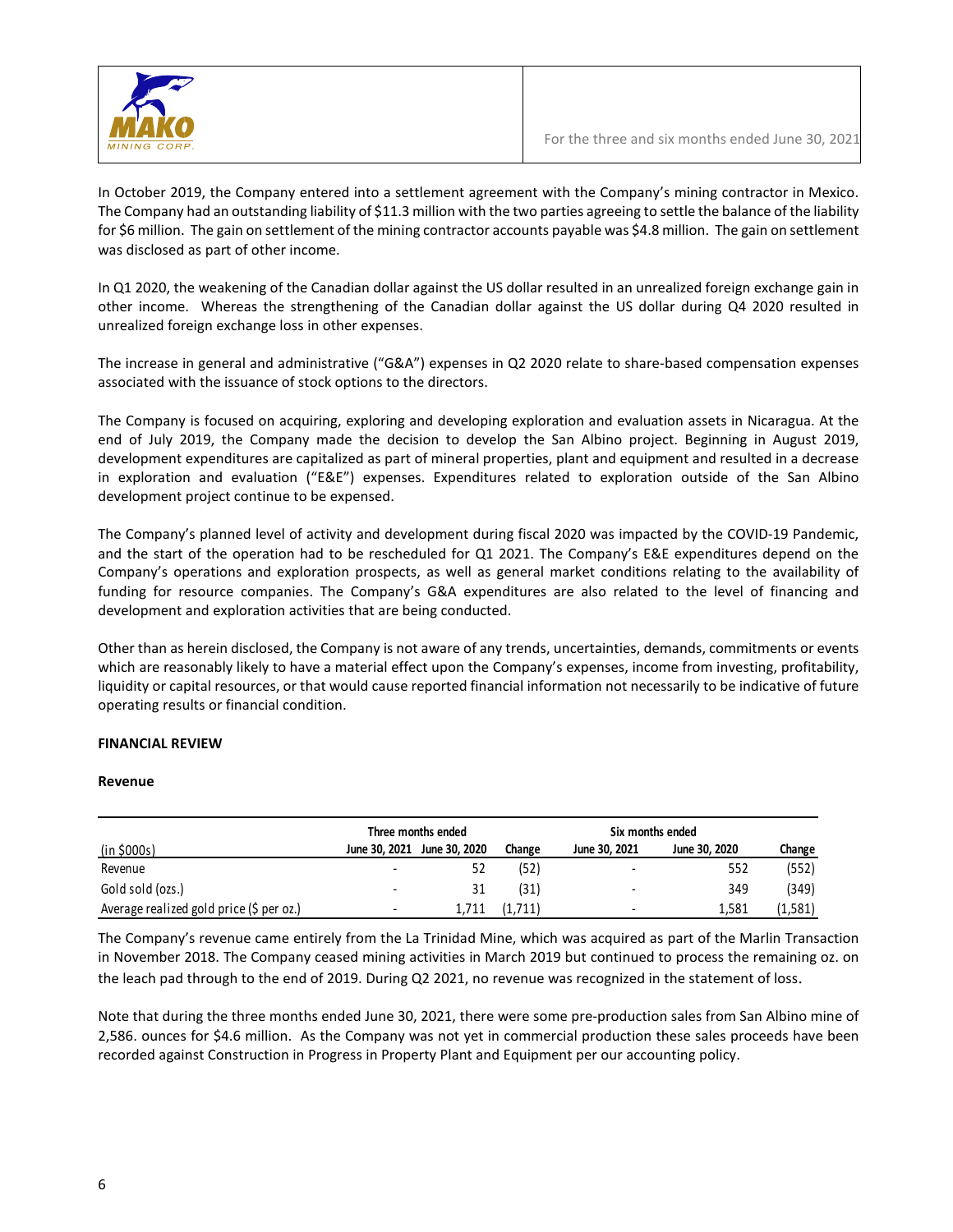

#### **Exploration and evaluation expenses**

| <b>Expenses by property</b> |                          | Three months ended          |          |       |                             |         |
|-----------------------------|--------------------------|-----------------------------|----------|-------|-----------------------------|---------|
| (in \$000s)                 |                          | June 30, 2021 June 30, 2020 | Change   |       | June 30, 2021 June 30, 2020 | Change  |
| El Jicaro                   | 4                        | $\overline{\phantom{a}}$    |          | 37    | 30                          |         |
| San Albino - Las Conchitas  | 397                      | 1.423                       | (1,026)  | 956   | 2,864                       | (1,908) |
| La Trinidad                 | $\overline{\phantom{a}}$ | 103                         | (102)    | 287   | 937                         | (650)   |
|                             | 401                      | 1.526                       | (1, 124) | 1.280 | 3,831                       | (2,551) |

During Q2 2021, expenses continued to be primarily associated with the exploration drilling at the Las Conchitas property 2 km to the south of San Albino.

#### **General and administrative expenses**

|                           |       | Three months ended          |        | Six months ended |               |        |
|---------------------------|-------|-----------------------------|--------|------------------|---------------|--------|
| (in \$000s)               |       | June 30, 2021 June 30, 2020 | Change | June 30, 2021    | June 30, 2020 | Change |
| Accounting and legal      | 299   | 348                         | (49)   | 1,147            | 583           | 564    |
| Consulting fees           | 82    | 175                         | (94)   | 144              | 233           | (89)   |
| Directors' fees           | 54    | 45                          | 9      | 95               | 76            | 19     |
| General office expenses   | 231   | 397                         | (165)  | 409              | 522           | (113)  |
| Rent                      | 14    | 27                          | (13)   | 28               | 137           | (109)  |
| Salaries and benefits     | 542   | 456                         | 86     | 1,489            | 672           | 817    |
| Stock-based compensation  | 113   | 141                         | (28)   | 234              | 287           | (53)   |
| Telephone and IT services | 55    | 50                          | 5      | 83               | 177           | (94)   |
| Travel                    | 54    | 26                          | 28     | 109              | 100           | 9      |
|                           | 1.444 | 1,665                       | (221)  | 3,738            | 2,787         | 951    |

The most significant G&A expenses for Q2-2021 are salaries and benefits which increased during the current quarter with a corresponding decrease in consulting fees as a result of replacing consultants with salaried employees.

The most significant G&A expenses for the six months ended June 30, 2021 ("YTD Q2-2021") comprise accounting and legal expenses, salaries and benefits, and general office expenses. The magnitude of these expenses are related to the level of financing and development and exploration activities that were conducted during YTD Q2-2021. During YTD Q2- 2021, accounting and legal expenses included legal fees of \$0.7 million (YTD Q2-2020 - \$0.3 million) of which \$0.4 million was incurred for pursuing damages against the insurance company that declined the claim at the La Trinidad mine; salaries and benefits included bonuses of \$0.7 million (YTD Q2-2020 - \$Nil) granted to 3 senior officers; and general office expenses included insurance expenses of \$151,526 (YTD Q2-2020 - \$249,946); communication and investor relations of \$86,141 (YTD Q2-2020- \$99,033).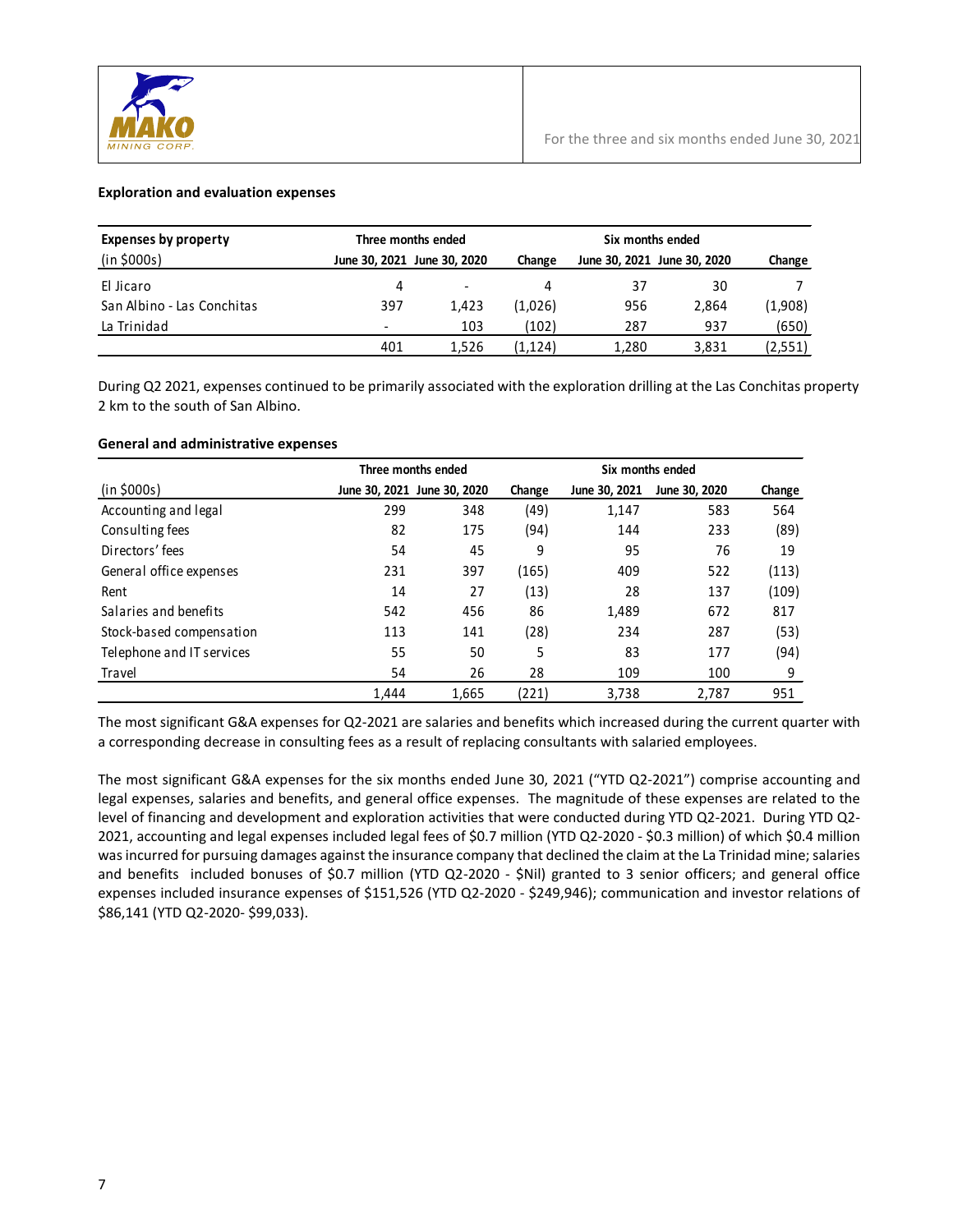

# **Other (expense) income**

|                                         |      | Three months ended          |         | Six months ended |               |           |  |  |  |
|-----------------------------------------|------|-----------------------------|---------|------------------|---------------|-----------|--|--|--|
| (in \$000s)                             |      | June 30, 2021 June 30, 2020 | Change  | June 30, 2021    | June 30, 2020 | Change    |  |  |  |
| Accretion and interest expense          | 88   | 20                          | 68      | 143              | 47            | 96        |  |  |  |
| (Gain) /loss on change in provision for |      |                             |         |                  |               |           |  |  |  |
| reclamation and rehabilitation          | (37) | 660                         | (697)   | 350              | 469           | (119)     |  |  |  |
| Foreign exchange gain (loss)            | 305  | 2,197                       | (1,892) | 1,160            | (4,316)       | 5,476     |  |  |  |
| Gain on disposal of subsidiaries        |      | $\overline{\phantom{a}}$    |         | (12,083)         | -             | (12, 083) |  |  |  |
| Interest income                         |      | $\left( 1\right)$           |         | (2)              | (53)          | 51        |  |  |  |
|                                         | 356  | 2,876                       | (2,520) | (10,432)         | (3,853)       | (6, 579)  |  |  |  |

Accretion and interest expense primarily relates to accretion on the Nebari Loan, provision for reclamation and remediation at the La Trinidad Mine and the accretion on the final instalment of the settlement agreement entered into in October 2019 with the Company's mining contractor in Mexico. At the time of the GR Silver sale the outstanding liability due in October 2021, is \$1 million which the Company is still responsible for.

During YTD Q2-2021, with the ramp up in the development at the San Albino mine, the provision for reclamation and remediation increased.

On March 31, 2021, the Company completed the sale of the Marlin Group to GR Silver and recorded a gain on disposal of \$12 million.

Foreign exchange gains and losses arise from the translation of foreign-denominated transactions and balances into the relevant functional currencies of the Company and its subsidiaries. There are significant foreign-denominated intercompany balances held by certain subsidiaries of the Company. Fluctuations between the functional currency of the subsidiary and the currency of the intercompany balance result in significant non-cash, unrealized foreign exchange gains and losses. These unrealized gains and losses are recognized in the consolidated net income of the Company.

#### **LIQUIDITY AND CAPITAL RESOURCES**

#### **Financial condition**

| (in \$000s)               |           | June 30, 2021 December 31, 2020 | Change  |
|---------------------------|-----------|---------------------------------|---------|
| Cash and cash equivalents | 1.777     | 2.633                           | (856)   |
| Working capital (deficit) | (18, 865) | (13, 169)                       | (5,696) |

Cash and cash equivalents decreased by \$0.9 million during Q2 2021 due to funds being invested in the development of the San Albino mine.

Working capital deficit increased during YTD Q2-2021 primarily due to a decrease in cash and cash equivalents, an increase in current liabilities (accounts payable and accrued liabilities, current portion of the Term Loan and the current portion of the reclamation and remediation provision) which was offset by the removal of the mining concession taxes on the disposal of the Marlin Group.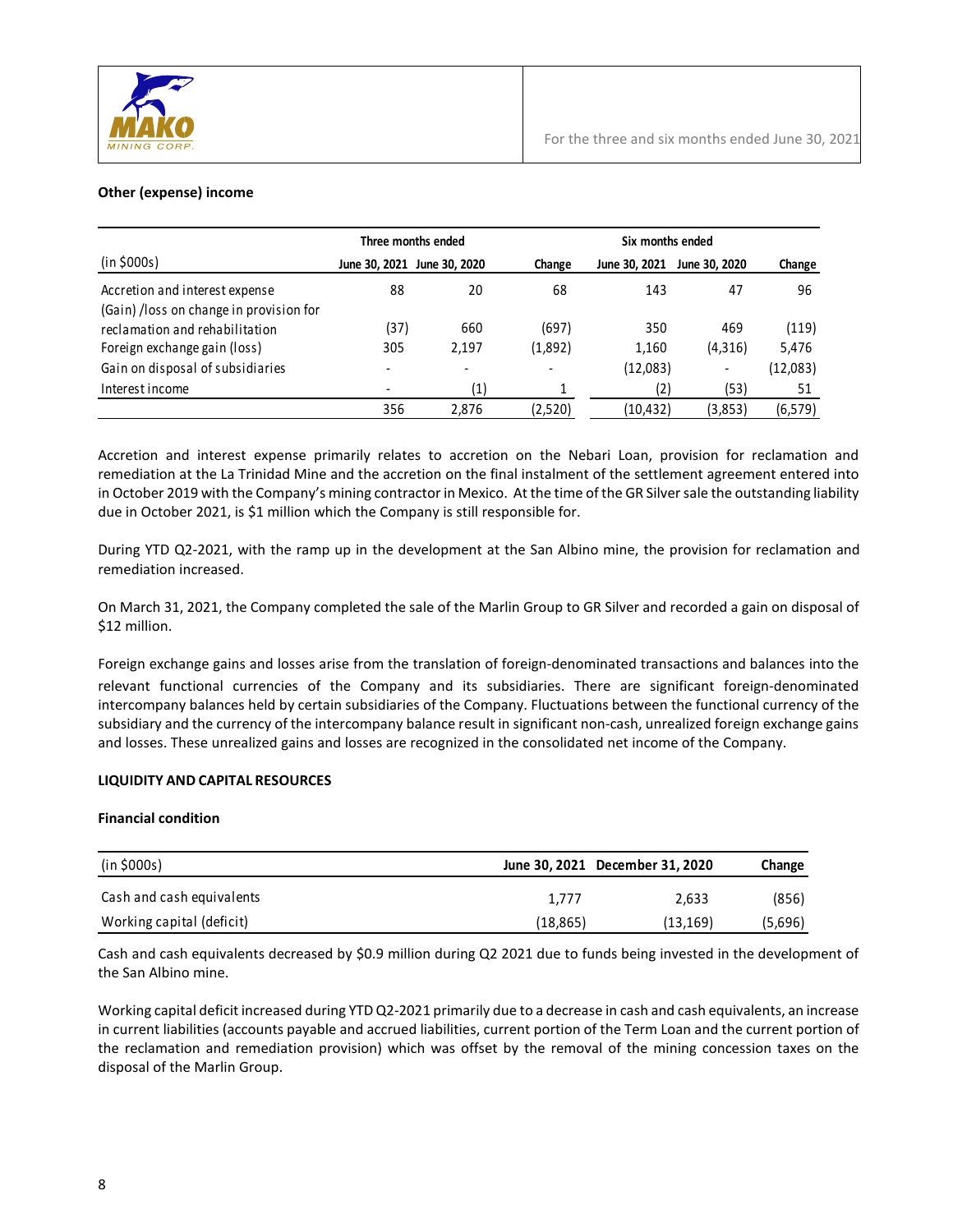

#### **Cash flows**

|                                                           | Six months ended |               |         |  |  |
|-----------------------------------------------------------|------------------|---------------|---------|--|--|
| (in \$000s)                                               | June 30, 2021    | June 30, 2020 | Change  |  |  |
| Operating cash flows before changes in working capital    | (5,795)          | (4, 756)      | (1,039) |  |  |
| Changes in working capital                                | 994              | (123)         | 1,117   |  |  |
| Net cash flows used in operating activities               | (4,801)          | (4,879)       | 78      |  |  |
| Net cash flows (used in) provided by investing activities | (4, 717)         | (13, 443)     | 8,726   |  |  |
| Net cash flows provided by financing activities           | 6,477            | 15,267        | (8,790) |  |  |
| Effect of foreign exchange on cash and cash equivalents   | 2,185            | (121)         | 2,306   |  |  |
| Change in cash and cash equivalents                       | (856)            | (3, 176)      | 2,320   |  |  |

Net cash flows used in operations during Q2 2021 reflect the cash components of E&E expenses, G&A expenses and Other expenses.

The cash used in investing activities during Q2 2021 relates to the development activities at the San Albino Property in Nicaragua, which was offset by pre-production revenues of \$4.6 million.

Financing activities during Q2 2021 primarily reflect the Term Loan draw down of \$6 million by the Company. Financing activities during Q2 2020 reflect the Term Loan Draw down by the Company.

#### **Liquidity and Going Concern**

As at June 30, 2021, the Company had cash and cash equivalents of \$1.7 million, a working capital deficit of \$18.5 million and an accumulated deficit of \$80.3 million. For Q2 2021, the Company had operating cash outflows before changes in working capital of \$5.8 million and a net income of \$5.3 million.

During 2020, the Company secured a credit arrangement from its controlling shareholder for \$15.15 million ("Wexford Loan"). The Wexford Loan matures in August 2022 and may be prepaid at any time, in whole or in part, at par plus accrued but unpaid interest, without penalty or premium. The Wexford Loan bears interest at the rate of 8.0% per annum until the first anniversary of the closing date, increasing to 10% per annum thereafter, which interest is payable semi-annually on June 30th and December 31st each year, with the first interest payment due on December 31, 2020. The Company paid a non-refundable up-front fee of \$150,000 to the Lenders on the closing of the Wexford Loan. As at June 30, 2021, the Wexford Loan is fully drawn. On December 31, 2020, the Company received a waiver on the first interest payment with its payment being deferred to June 30, 2021.

In addition, if the Wexford Loan is not repaid in full on or prior to the first anniversary of the closing date, then the Company must pay to the Lenders a cash bonus interest on the first anniversary of the closing date and on each successive anniversary in an amount equal to the cash equivalent of 500 oz. of gold calculated based on the average Gold Fixing Price in the London Bullion Market during the most recently completed calendar month at the time the payment is made, in accordance with the applicable formula set out in the Wexford Loan agreement.

On February 20, 2021, the Company received a waiver from the Lenders deferring the cash bonus interest payment to the earlier of June 30, 2021 and the date on which the Wexford Loan is repaid in full (such earlier date, the "Deferred Payment Date") and the following additional conditions: that the Company shall pay to the Lenders, an additional cash bonus interest on the Deferred Payment Date in an amount equal to the price of 178.75 ounces of gold calculated in accordance with the applicable formula set out in the term loan agreement; and if the Obligations Termination Date does not occur on or before February 20, 2022, then the cash bonus interest payment that will become due and payable on February 20, 2022 will be calculated in accordance with the applicable formula set out in the Wexford Loan agreement,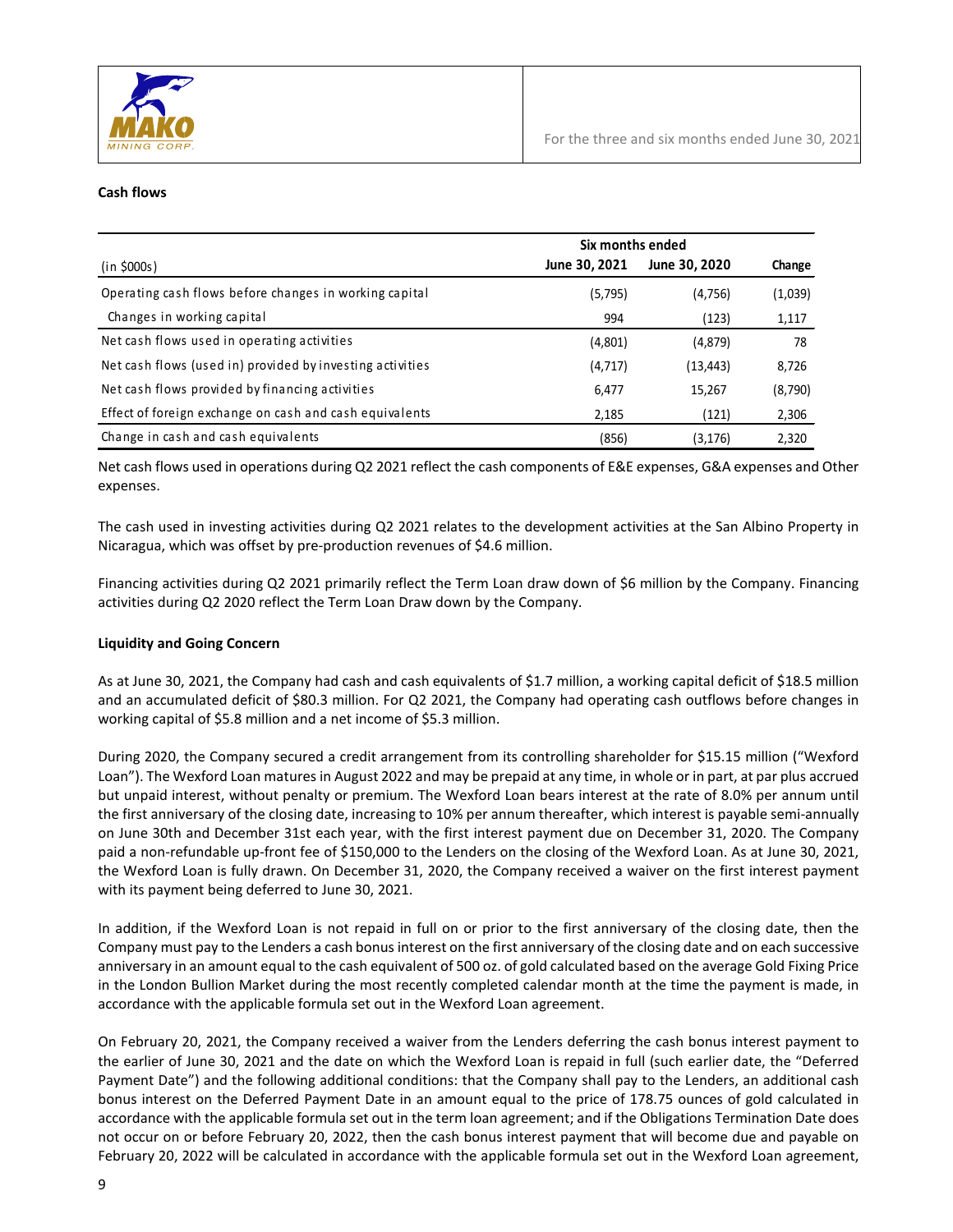

except that, for purposes of this payment only, the amount will be the cash equivalent of 321.25 ounces of gold rather than 500 ounces of gold.

On June 30, 2021, the Company received another waiver from the Lenders to defer the accrued interest of \$1.7 million and the cash bonus interest of \$1.3 million, a total of \$3.0 million ("Further Deferred Payment Amount"), on the conditions that the Company shall make a voluntary prepayment of a portion of the outstanding Wexford Loan in an aggregate principal amount equal to the Further Deferred Payment Amounts on or before July 30, 2021; the Further Deferred Payment Amount shall be due and payable on the earlier of the maturity date and the date that demand therefor is made by the Lender; and the Further Deferred Payment Amount shall accrue interest from and after June 30, 2021 at the applicable interest rate compounded monthly and, unless sooner paid by the Company, shall become due and be paid on the earlier of the maturity date and the date on which payment of the Further Deferred Payment Amounts is demanded by the Lender. On July 29, 2021, a principal repayment of \$0.5 million was made

In February 2021, the Company completed a credit facility with Nebari to provide financing of US\$6.34 million ("Nebari Loan"). The interest rate on the principal amount is 8% with an original issue discount of 5.3% and a maturity date of March 31, 2022. There are no prepayment penalties. As at June 30, 2021, the Company had drawn down a total of \$6 million. On July 29, 2021, a principal repayment of \$0.2 million was made.

The Company is using the funds from the Wexford Loan and the Nebari Loan for construction, development and exploration activities in Nicaragua and for general corporate purposes.

The Company's financial performance is dependent upon many external factors. The Company expects that any revenues it may earn from its operations in the future will be from the sale of minerals. Both prices and markets for metals and minerals are cyclical, difficult to predict, volatile, and impacted by changes in domestic and international political, social and economic environments. In addition, the availability and cost of funds for exploration, development and production are difficult to predict. Changes in events could materially affect the financial performance of the Company.

The Company's mineral exploration activities to date have provided the Company with no sources of income and a history of losses and deficit positions. However, given the nature of its business, the results of operations as reflected in the net losses and losses per share do not provide meaningful interpretation of the Company's performance and valuation.

The Company is dependent on raising funds through the issuance of shares and/or debt instruments or disposing of interests it has in exploration and evaluation assets in order to finance further acquisitions, undertake exploration and development activities on exploration and evaluation assets and meet any shortfall in the G&A expenses in the long term.

On July 1, 2021, the Company declared commercial production and the sales of gold are expected fund operations at the San Albino mine.

Based on the Company's construction, development and exploration activities in Nicaragua and its current level of spending for general corporate purposes, the Company will require additional funding within the next twelve months. The Company has historically raised funds through the sale of securities. The Company expects that it will continue to obtain funding through similar or other means depending on market conditions and other relevant factors at the time. However, there can be no assurance that the Company will be able to obtain such additional funding or obtain it on acceptable terms. The Company has commenced generating cash inflows from metals sales during Q2 2021.

#### **GR SILVER MINING LTD ("GR SILVER")**

On March 31, 2021, the Company completed the transaction with GR Silver pursuant to which GR Silver acquired 100% of the common shares of Mako's wholly-owned subsidiary, Marlin, from the Company. Marlin (incorporated in Canada) is the parent company of Marlin Gold Trading Inc (incorporated in Barbados) and of Oro Gold de Mexico, S.A. de C.V. (incorporated in Mexico) ("Oro Gold"), that owns the La Trinidad mine facilities, which are currently being reclaimed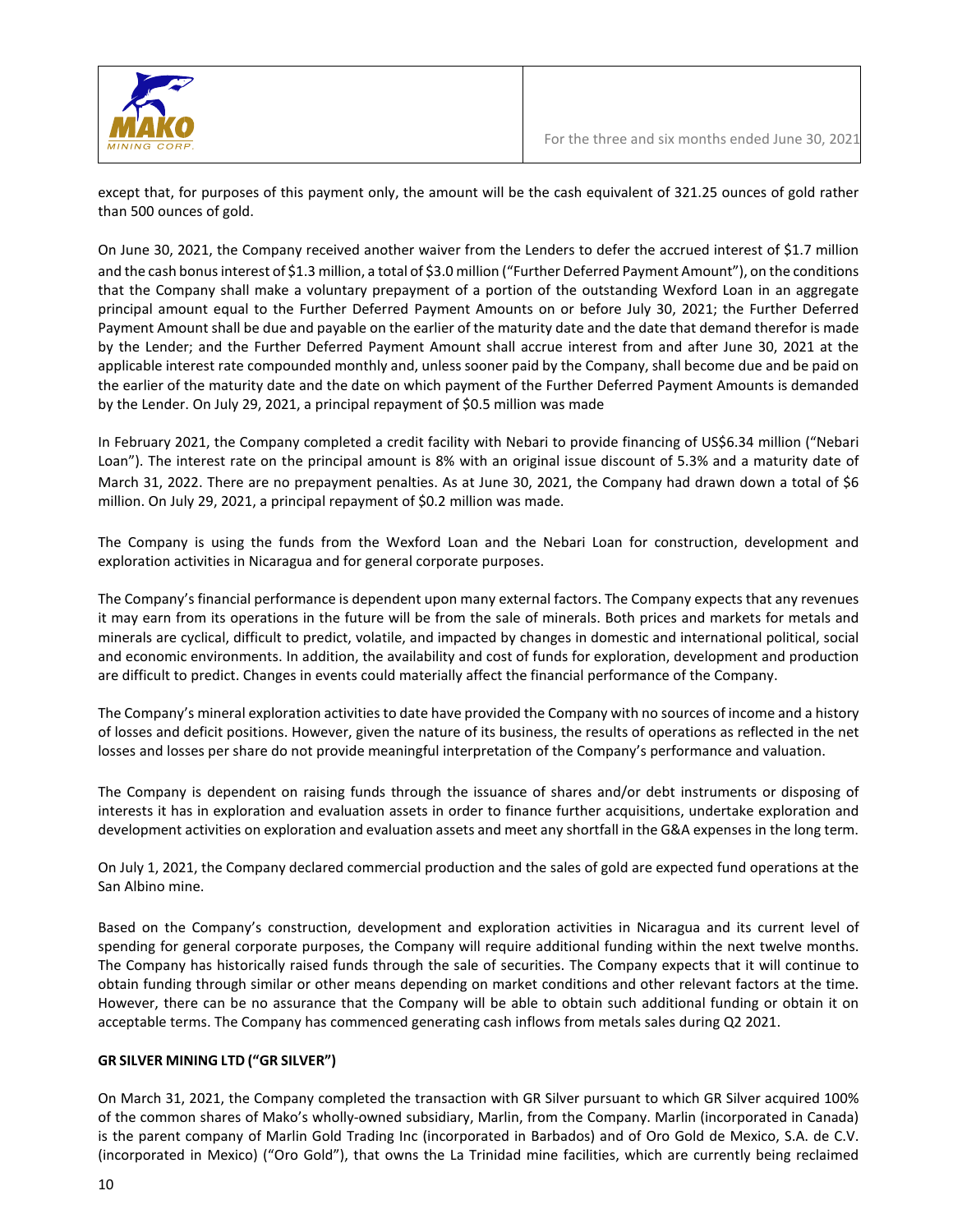

(collectively, the "Marlin Group"). Oro Gold also controls 100% of nine concessions totaling 104,094.5 hectares ("ha") located adjacent to GR Silver's existing portfolio of properties. The Company will continue to be responsible for (1) all necessary reclamation obligations until it receives an acknowledgement from SEMARNAT (the Mexican environmental authority) that Oro Gold's closure plan is complete and (2) the final instalment of the settlement agreement entered into in October 2019 with the Company's mining contractor in Mexico. In consideration for the sale of the common shares of Marlin to GR Silver, Mako received C\$50,000 in cash, a 1% net smelter return royalty ("NSR") on all concessions currently owned by Oro Gold and the assumption of liability by GR Silver of approximately US\$9.5 million in unpaid concession taxes. GR Silver will be granted the right to purchase the NSR at any time upon making a one-time payment of US\$2 million. The Company recorded a gain of U\$12 million on the disposal of the Marlin Group.

Nearly all of Oro Gold's mining and process plant equipment was moved to the United States and subsequently sold to a third party (Minera Alamos Inc), with the exception of the laboratory equipment which was moved to Nicaragua. The majority of the noncurrent liabilities relates to a provision for reclamation and remediation for the La Trinidad Mine.

# **Outstanding securities**

As of the date of this MD&A, the Company had 659,308,984 common shares issued, 37,000,000 warrants and 45,735,000 options outstanding.

# **TRANSACTIONS WITH RELATED PARTIES**

#### **Key management compensation**

Except as disclosed in other areas, key management personnel include those persons having authority and responsibility for planning, directing and controlling the activities of the Company, and comprise the Company's Chief Executive Officer, Chief Financial Officer, Chief Operating Officer, VP Corporate Development and Directors. The compensation to key management was as follows:

|                                          | Three months ended |   |               |    | Six months ended |     |               |  |
|------------------------------------------|--------------------|---|---------------|----|------------------|-----|---------------|--|
| (in \$000s)                              | June 30, 2021      |   | June 30, 2020 |    | June 30, 2021    |     | June 30, 2020 |  |
| Director fees                            | 55S                |   | 45            | S. | $95 \;$ \$       |     | 76            |  |
| Salaries, consulting and management fees | 55                 |   | 313           |    | 1,315            |     | 519           |  |
| Share-based compensation                 | 55                 |   | 140           |    | 133              |     | 287           |  |
| Total                                    | 165                | S | 498           | ς  | $1,543 \quad$ \$ |     | 882           |  |
| As at                                    |                    |   |               |    | <b>June 30,</b>  |     | December 31,  |  |
|                                          |                    |   |               |    | 2021             |     | 2020          |  |
| Amount included in accounts payable      |                    |   |               |    | 715              | - S | 44            |  |

During the three months ended March 31, 2021, the Company granted bonuses of \$0.7 million to three senior members of management, these bonuses have not been paid yet to these senior members. Salaries, consulting, and management fees includes a severance payment of \$0.2 million to the former Chief Financial Officer.

#### **Other related party transactions**

#### (a) Tes-Oro Mining Group, LLC ("Tes-Oro")

Tes-Oro is a private company controlled by the Company's Chief Operating Officer. Tes-Oro is a full-service engineering, procurement and construction management firm working exclusively with the Company. During the three and six months ended June 30, 2021, the Company expensed fees relating to consulting services of \$18,421 and \$69,947 (June 30, 2020 - \$84,720 and \$237,754); \$25,288 and \$63,132 in general office expenses and \$nil (June 30, 2020 - \$61,250 and \$112,671)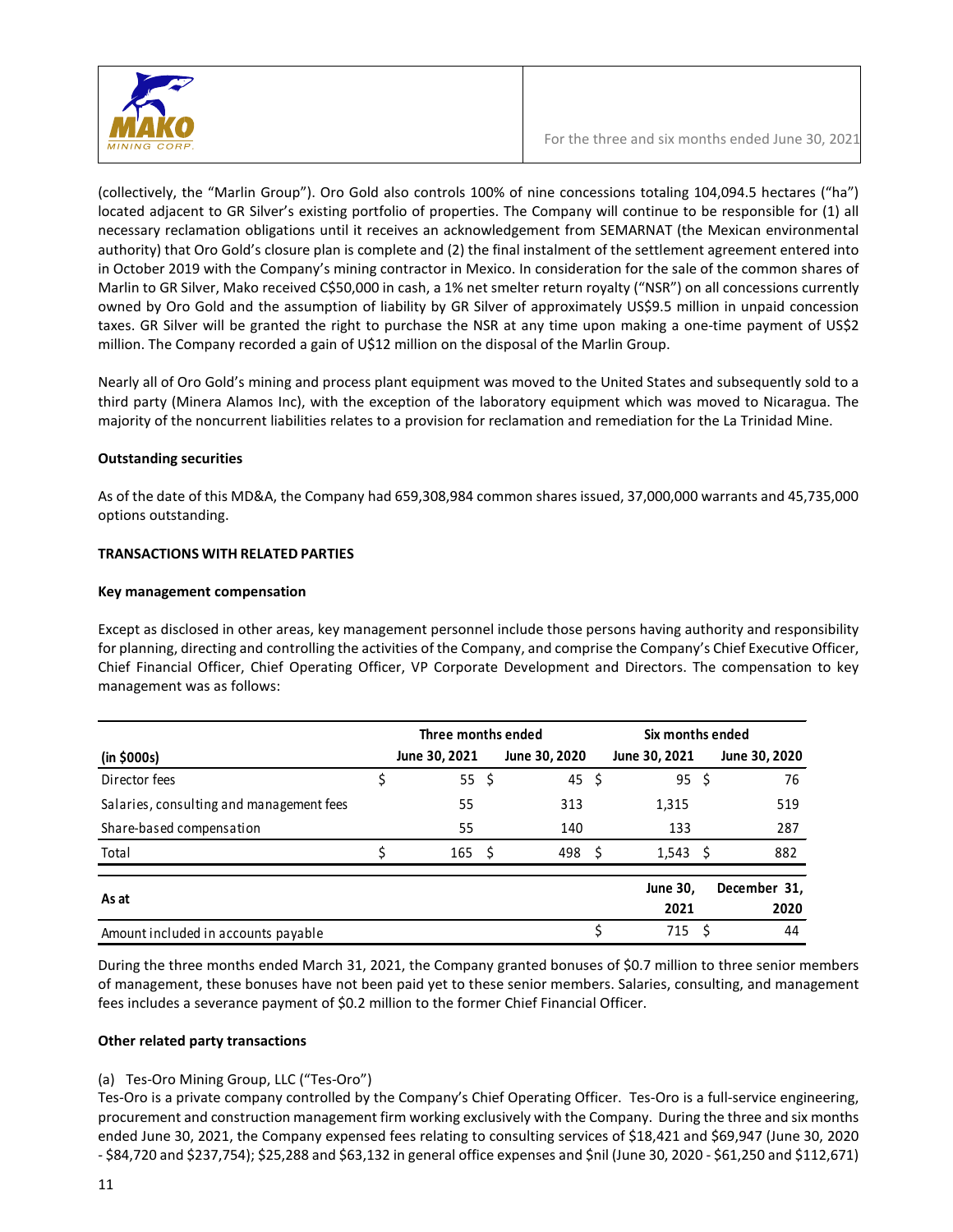

in construction in progress, respectively. Amounts payable to Tes-Oro as at June 30, 2021 were \$1,568 (December 31, 2020 were \$29,130).

# (b) Wexford LP("Wexford")

Wexford is the Company's controlling shareholder. Except as noted elsewhere in the financial statements, during the three and six months ended June 30, 2021, the Company expensed fees of \$nil and \$15,484 related to legal fees (June 30, 2020 were \$nil). Amounts payable to Wexford as at June 30, 2021 were \$3,657 (December 31, 2020 were \$342).

# (c) Sailfish Royalty Corp. ("Sailfish")

During the period ended June 30, 2021, the Company received an advance of \$143,338 and recorded pre-commercial proceeds of \$63,418 sold to Sailfish, a company related by common shareholders, officers and directors. As at June 30, 2021, a balance of \$97,135 remained from the advance received and is recorded in prepaid expense, and other

# **PROPOSED TRANSACTIONS**

None.

# **ACCOUNTING CHANGES AND CRITICAL ESTIMATES Estimates and judgments**

The preparation of financial statements in accordance with IFRS requires management to make judgments, estimates and assumptions that affect the application of accounting policies and reported amounts of assets and liabilities, income and expenses. The estimates and associated assumptions are based on historical experience and various other factors that are believed to be reasonable under the circumstances, the results of which form the basis of making the judgements about carrying values of assets and liabilities that are not readily apparent from other sources. Actual results may differ from these estimates.

Estimates and underlying assumptions are reviewed at each period end. Revisions to accounting estimates are recognized in the period in which the estimates are revised and in any future periods affected.

The determination of when a mine is in the condition necessary for it to be capable of operating in the manner intended by management (referred to as "commercial production") is a matter of significant judgement. In making this determination, management will consider several factors, including:

- when the mine is substantially complete and ready for its intended use;
- the mine has the ability to sustain ongoing production at a steady or increasing level;
- the mine has reached a level of predetermined percentage of design capacity;
- mineral recoveries are at or near the expected production level, and;
- a reasonable period of testing of the mine plant and equipment has been completed.

Significant assumptions and judgments about the future and other sources of estimation uncertainty that management has made at the end of the reporting period, which could result in a material adjustment to the carrying amounts of assets and liabilities, in the event that actual results differ from assumptions made, relate to the following areas:

- **Estimated mineral resources;**
- Ore in process;
- Deferred income taxes;
- Impairment of non-current assets;
- Reclamation and remediation provision;
- Going concern;
- Capitalization of costs; and
- Functional currency determination.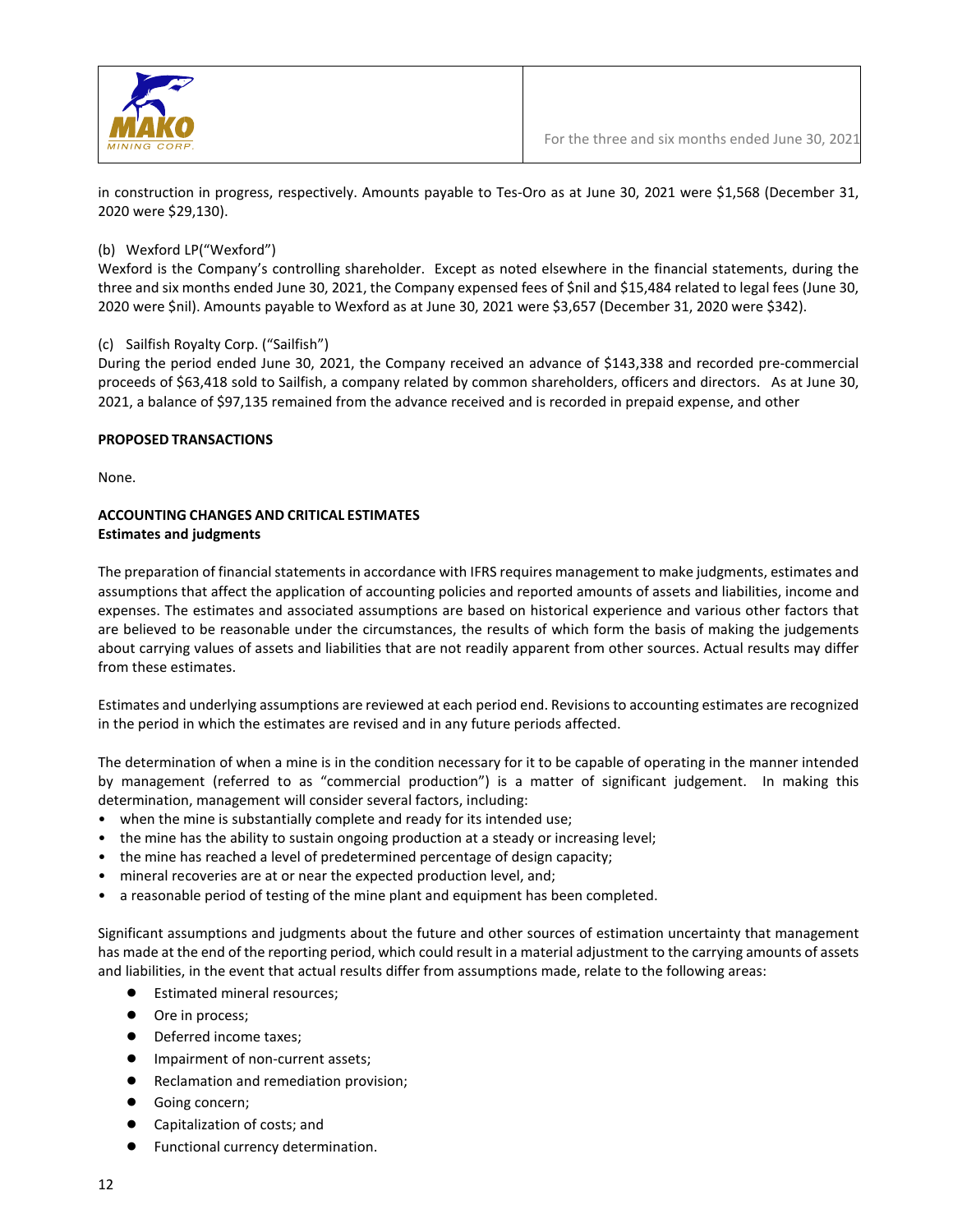

Refer to Note 4 of our audited consolidated financial statements for the year ended December 31, 2020 for a detailed discussion of these accounting estimates and judgments.

#### **CONTROLS AND PROCEDURES**

In connection with National Instrument 52-109 (Certificate of Disclosure in Issuer's Annual and Interim Filings ("NI 52- 109"), the Chief Executive Officer and Chief Financial Officer of the Company have filed a Venture Issuer Basic Certificate with respect to the financial information contained in the financial statements and the respective accompanying Management's Discussion and Analysis.

#### **DISCLOSURE CONTROLS**

Disclosure controls and procedures ("DC&P") are intended to provide reasonable assurance that information required to be disclosed is recorded, processed, summarized and reported within the time periods specified by securities regulations and that information required to be disclosed is accumulated and communicated to management. Internal controls over financial reporting ("ICFR") are intended to provide reasonable assurance regarding the reliability of financial reporting and the preparation of financial statements for external purposes in accordance with IFRS.

TSX-V listed companies are not required to provide representations in the annual filings relating to the establishment and maintenance of DC&P and ICFR, as defined in NI 52-109. In particular, the CEO and CFO certifying officers do not make any representations relating to the establishment and maintenance of (a) controls and other procedures designed to provide reasonable assurance that information required to be disclosed by the issuer in its annual filings, interim filings or other reports filed or submitted under securities legislation is recorded, processed, summarized and reported within the time periods specified in securities legislation, and (b) a process to provide reasonable assurance regarding the reliability of financial reporting and the preparation of financial statements for external purposes in accordance with the IFRS.

The issuer's certifying officers are responsible for ensuring that processes are in place to provide them with sufficient knowledge to support the representations they are making.

#### **RISK AND UNCERTAINTIES**

The Company's principal activity of mineral exploration and exploitation is generally considered to have high risk. It is exposed to a number of risks and uncertainties that are common to other mining exploration and development companies. The industry is capital intensive at all stages and is subject to variations in commodity prices, market sentiment, inflation and other risks. Until completion of the Marlin Transaction in early November 2018, the Company had no source of revenue other than interest income. Moving forward, the San Albino Property is expected to be largely financed by debt and equity financings. The Company's mineral properties are located in Mexico and Nicaragua, which exposes the Company to risks associated with possible political or economic instability, changes to applicable laws, and impairment or loss of mining title or other mineral rights.

Some of the other significant risks are:

- Maintaining the Company's operating and development permits in good standing.
- Mineral resource amounts are estimates only and may be unreliable. The Company cannot be certain that any specified level of recovery of minerals from mineralized material will, in fact, be realized or that any of its mineral property interests or any other mineral deposit will ever qualify as a commercially mineable ore body that can be economically exploited. Material changes in the quantity of mineralization, grade or stripping ratio or mineral prices may affect the economic viability of the properties.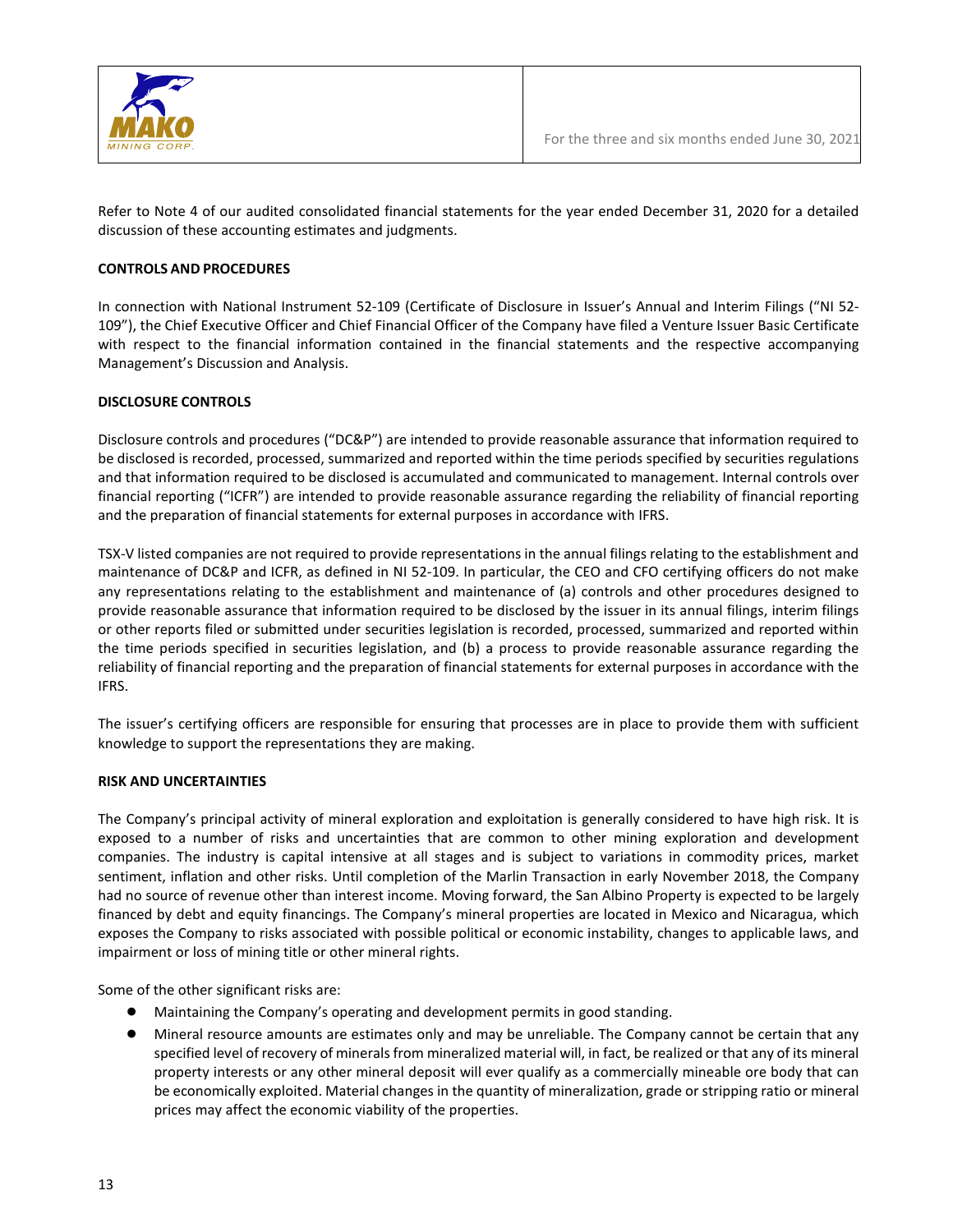

- The junior resource market where the Company raises funds is extremely volatile, companies are subject to high level of competition for the same pool of investment dollars, and there is no guarantee that the Company will be able to raise adequate funds in a timely manner to conduct its business.
- Although the Company has taken steps to verify title to its exploration and evaluation assets there is no guarantee that the exploration and evaluation assets will not be subject to title disputes or undetected defects.
- The Company is subject to laws and regulations related to environmental matters, including provisions for reclamation, discharge of hazardous material and other matters. The Company conducts its activities in compliance with applicable environmental legislation and is not aware of any existing environmental problems related to its mineral property interests that may be the cause of material liability to the Company.
- There is no assurance that any countries in which Mako operates or may operate in the future will not impose restrictions or taxes on the repatriation of earnings to foreign entities.
- Uncertainties of the impact created by the COVID-19 pandemic.
- Nicaragua is susceptible to hurricanes, earthquakes and volcanoes which could materially impact the Company's operations in the future.

An investment in the Company's common shares is highly speculative and subject to a number of risks and uncertainties. Only those persons who can bear the risk of the entire loss of their investment should participate. An investor should carefully consider the risks described above and the other information filed with the Canadian securities regulators before investing in the Company's common shares. The risks described are not the only ones faced. Additional risks that the Company currently believes are immaterial may become important factors that affect the Company's business. If any of these risks occur, or if others occur, the Company's business, operating results and financial condition could be seriously harmed, and investors may lose all of their investment.

#### **FORWARD-LOOKING INFORMATION**

This MD&A contains "forward-looking information" (also referred to as "forward-looking statements") within the meaning of applicable Canadian securities legislation. Forward-looking statements are provided for the purpose of providing information about management's current expectations and plans and allowing investors and others to get a better understanding of the Company's operating environment. All statements, other than statements of historical fact, are forward-looking statements.

In this MD&A, forward-looking statements are necessarily based upon a number of estimates and assumptions that, while considered reasonable by the Company at this time, are inherently subject to significant business, economic and competitive uncertainties and contingencies that may cause the Company's actual financial results, performance, or achievements to be materially different from those expressed or implied herein. Some of the material factors or assumptions used to develop forward-looking statements include, without limitation, the uncertainties associated with: regulatory and permitting considerations, financing of the Company's acquisitions and other activities, exploration, development and operation of mining properties, future effect of the COVID-19 pandemic and the overall impact of misjudgments made in good faith in the course of preparing forward-looking information as well as other risks and uncertainties referenced under "Risks and Uncertainties" in this MD&A.

Forward-looking statements involve risks, uncertainties, assumptions, and other factors including those set out below and including those referenced in the "Risks and Uncertainties" section of this MD&A, and, as a result they may never materialize, prove incorrect or materialize other than as currently contemplated which could cause the Company's results to differ materially from those expressed or implied by such forward-looking statements. Any statements that express or involve discussions with respect to predictions, expectations, beliefs, plans, projections, objectives, assumptions or future events or performance (often, but not always, identified by words or phrases such as "expects", "is expected", "anticipates", "believes", "plans", "projects", "estimates", "assumes", "intends", "strategy", "goals", "objectives", "potential", "possible" or variations thereof or stating that certain actions, events, conditions or results "may", "could", "would", "should", "might" or "will" be taken, occur or be achieved, or the negative of any of these terms and similar expressions) are not statements of fact and may be forward-looking statements.